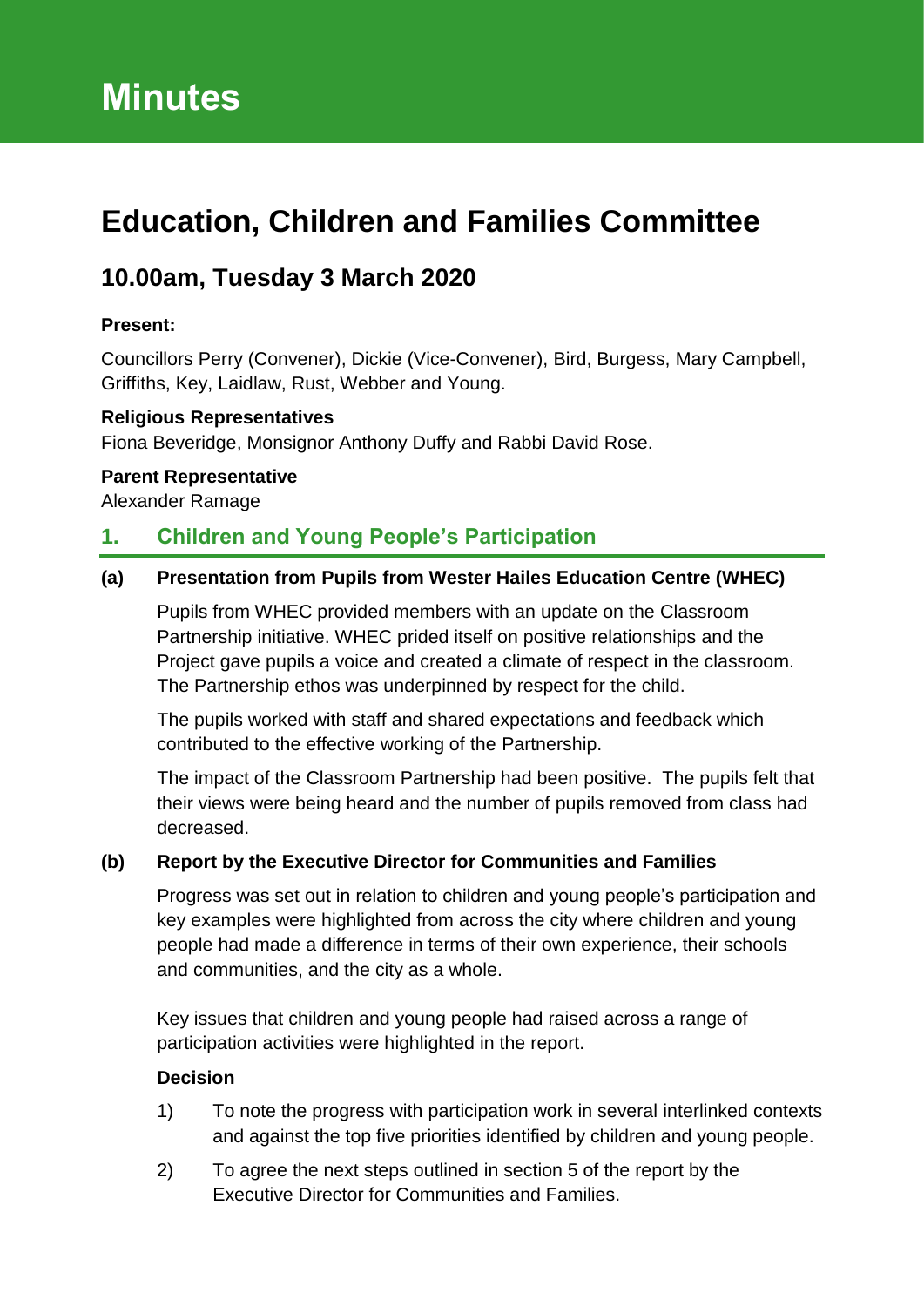3) To request a further report in March 2021.

(References – Education, Children and Families of 21 May 2019 (item 6), (item 12) and (item 18); 8 October 2019 (item 8); report by the Executive Director for Communities and Families, submitted)

## **2. Motion by Councillor Laidlaw – Thistle Foundation Children's Wellbeing Project**

### **(a) Deputation – Thistle Foundation**

The deputation outlined the background to the project and their current and future plans. The project was a charity based in Craigmillar and had a relationship with the local schools and were now in their third year of their first children wellbeing project. The project helped children build resilience, encouraged peer support, helped them explore what worked for them and reinforced learning. Some schools were already incorporating some of the children's ideas for behaviour management. They hoped to get funding and despite some issues relating to charitable status, they were confident that they could continue with this work.

## **(b) Motion by Councillor Laidlaw**

The following motion by Councillor Laidlaw was submitted in terms of Standing Order 16:

"Committee:

"Notes:

- 1) The success of the Children's Wellbeing Projects piloted by the Thistle Foundation - the Craigmillar based charity supporting the well-being of individuals with long-term conditions - that has supported children at Brunstane and Castleview Primary Schools to better manage their worries, cope with difficult emotions and best respond to change.
- 2) That following a pilot in 2018, the 2018/19 project extended the work from a programme of six standalone sessions to working with children across the school year, with children at Castleview aged between 8-10 years and those at Brunstane 6-8 years.

Recognises:

- 1) That the schools involved have an above average number of children with additional support needs and catchments that fall within SIMD areas 1 and 2.
- 2) That the best way to prevent Adverse Childhood Experiences is through preventative action with Health and Wellbeing with the project supporting the requirement in the Curriculum for Excellence to support 'mental, emotional, social and physical wellbeing'.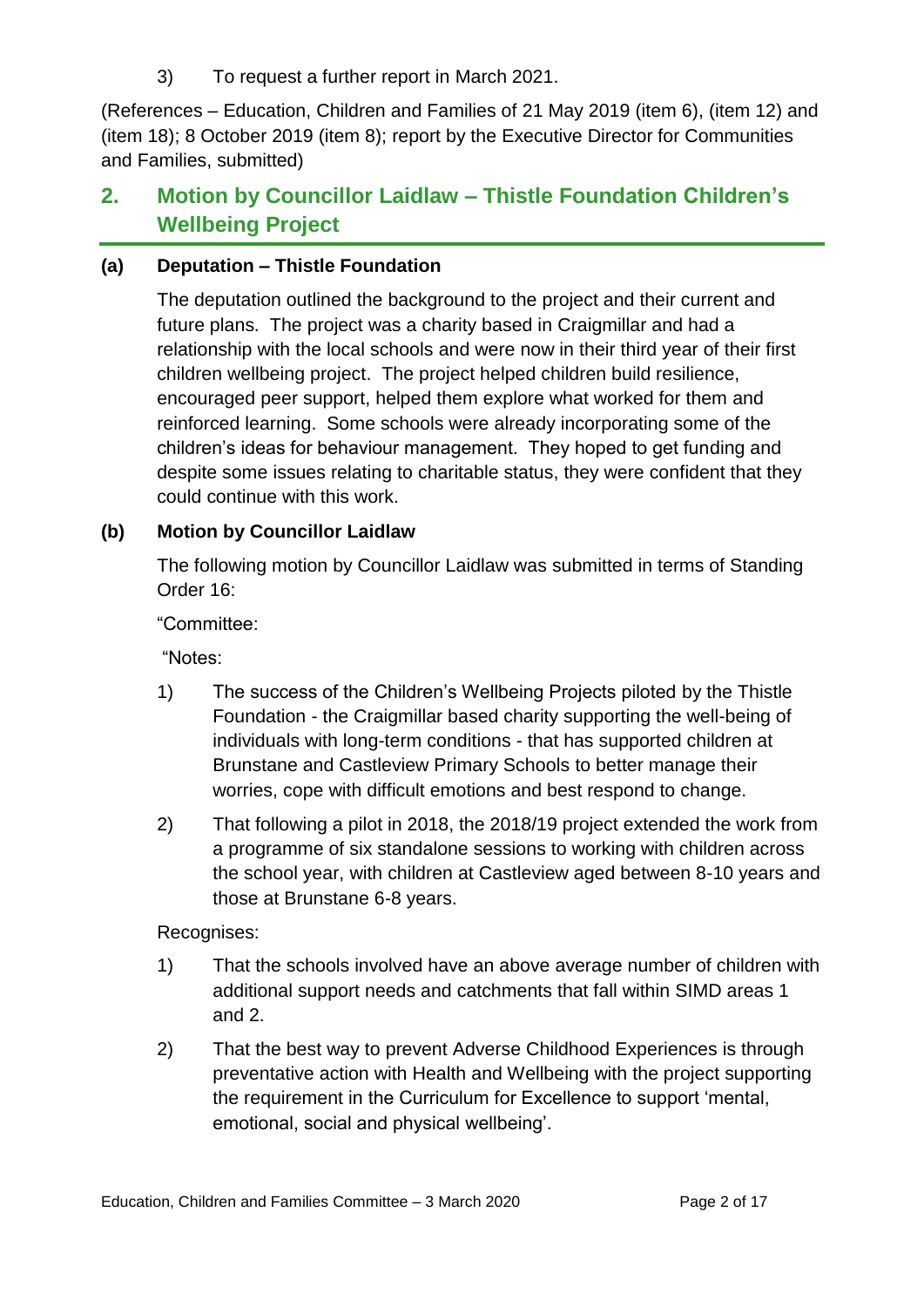Asks:

- 1) Officers to review the results of the projects to date and assess how these principles and partnership working could be applied in other schools across the North East and beyond."
- **-** moved by Councillor Laidlaw, seconded by Councillor Webber.

#### **Decision**

To approve the motion by Councillor Laidlaw.

## **3. Early Years Admissions Policy**

### **(a) Deputation - National Day Nurseries Association (Edinburgh) and Colinton Nurseries Ltd.**

The deputation indicated that National Day Nurseries Association provided 41% of nursery provision in Edinburgh and were committed to the 1140 hours approach but remained concerned about funding. The independent review should take place immediately to avoid children being adversely affected.

The deputation stated that the provision of high quality care was dependent both upon Government funding and being able to raise rates. There were additional costs which were not funded by the new rates. If sufficient funding was not provided there could be a decrease in the level of care.

They sought for the funding to be increased, but until the review was complete, they should be allowed to top up the hourly rate by charging parents and that the contract length should be increased to three years.

#### **(b) Report by the Executive Director for Communities and Families**

The Committee had previously approved the need to review the Early Years Admissions Policy as part of the move towards universal entitlement to 1140 hours from August 2020. The Policy took into account cross boundary protocols to prioritise Edinburgh's children and the criteria within the Funding Follows the Child – National Standard for funded providers.

Information was provided on the changes that had been made to the Policy and the application process for funded places to support parents and carers to access high quality early learning to ensure childcare that was flexible, accessible and affordable.

#### **Motion**

To approve the revised Early Learning and Childcare Admissions Policy as set out in the appendix to the report by the Executive Director for Communities and Families.

moved by Councillor Perry, seconded by Councillor Dickie.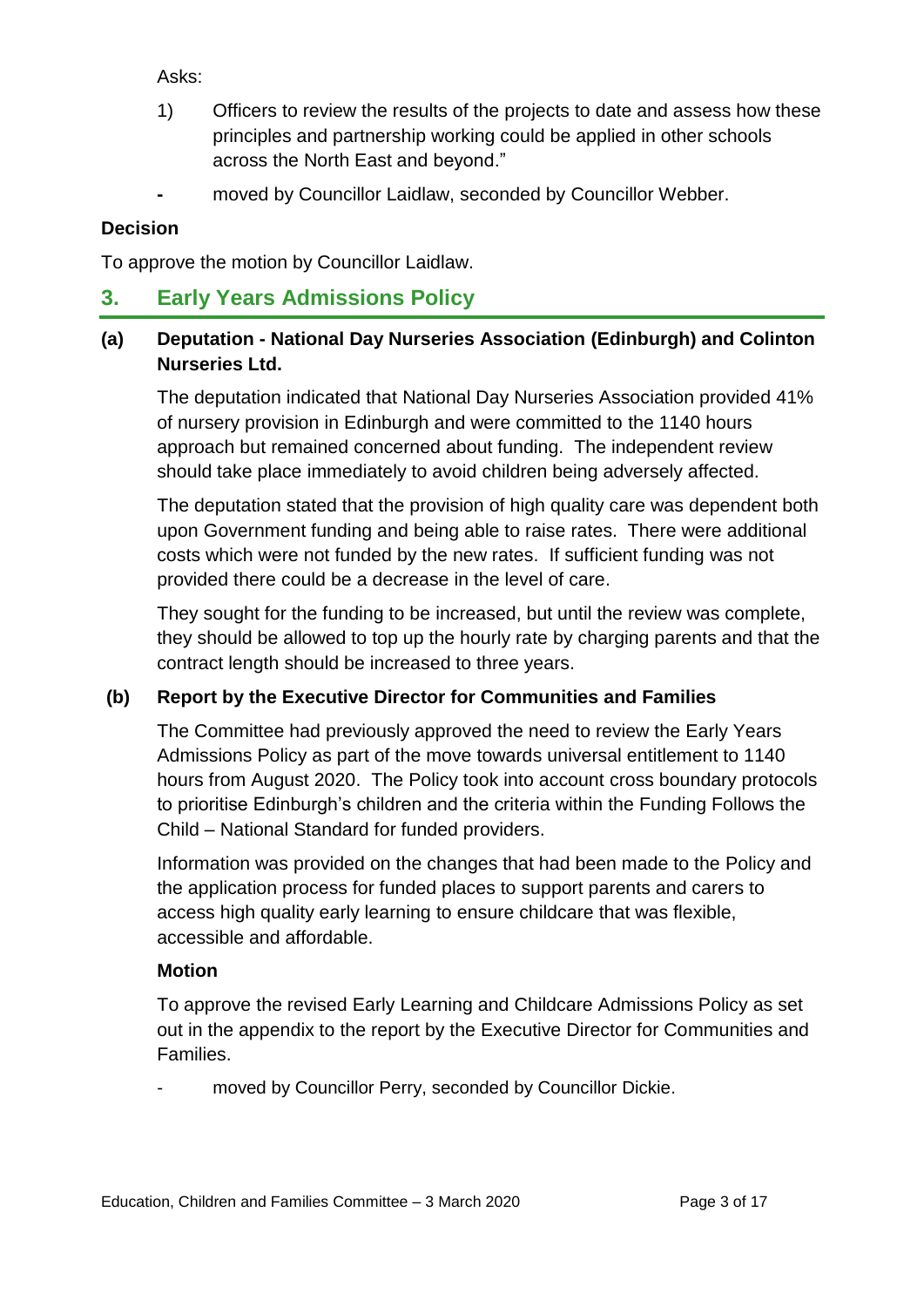#### **Amendment**

- 1) To note that in addition to local authority provision, partner providers:
	- (a) Currently provided around 40% of the 1140 hours places in Edinburgh making an invaluable contribution.
	- (b) Had serious concerns, as expressed by the National Day Nurseries Association, regarding the sustainability of future provision given that the hourly rate being paid to partner providers from August 2020 was set in 2016 and has not been increased since then.
	- (c) Sought continued thorough meaningful engagement with the Council through the Partners' Monitoring Group and other available means.
- 2) To therefore welcome the "independent review" of rates of Partner providers anticipated to start in August 2020 and request a report to the next Education, Children and Families Committee regarding the scope of this review and timescales. Timescale should be advanced to as soon as possible in light of sustainability concerns raised by Partner providers.
- 3) In advance of the review, Committee agreed that the Council ought to approach Scottish Government regarding the ability of partner providers to charge in excess of the current hourly rate pending the outcome of the review.
- 4) To request to know the amount allocated to each child (on an hourly basis) in Local Authority nurseries.
- moved by Councillor Rust, seconded by Councillor Webber.

In accordance with Standing Order 21(12), the amendment was accepted as an addendum to the motion.

#### **Decision**

To approve the following adjusted motion by Councillor Perry:

- 1) To approve the revised Early Learning and Childcare Admissions Policy as set out in the appendix to the report by the Executive Director for Communities and Families.
- 2) To note that in addition to local authority provision, partner providers:
	- (a) Currently provided around 40% of the 1140 hours places in Edinburgh making an invaluable contribution.
	- (b) Had serious concerns, as expressed by the National Day Nurseries Association, regarding the sustainability of future provision given that the hourly rate being paid to partner providers from August 2020 was set in 2016 and had not been increased since then.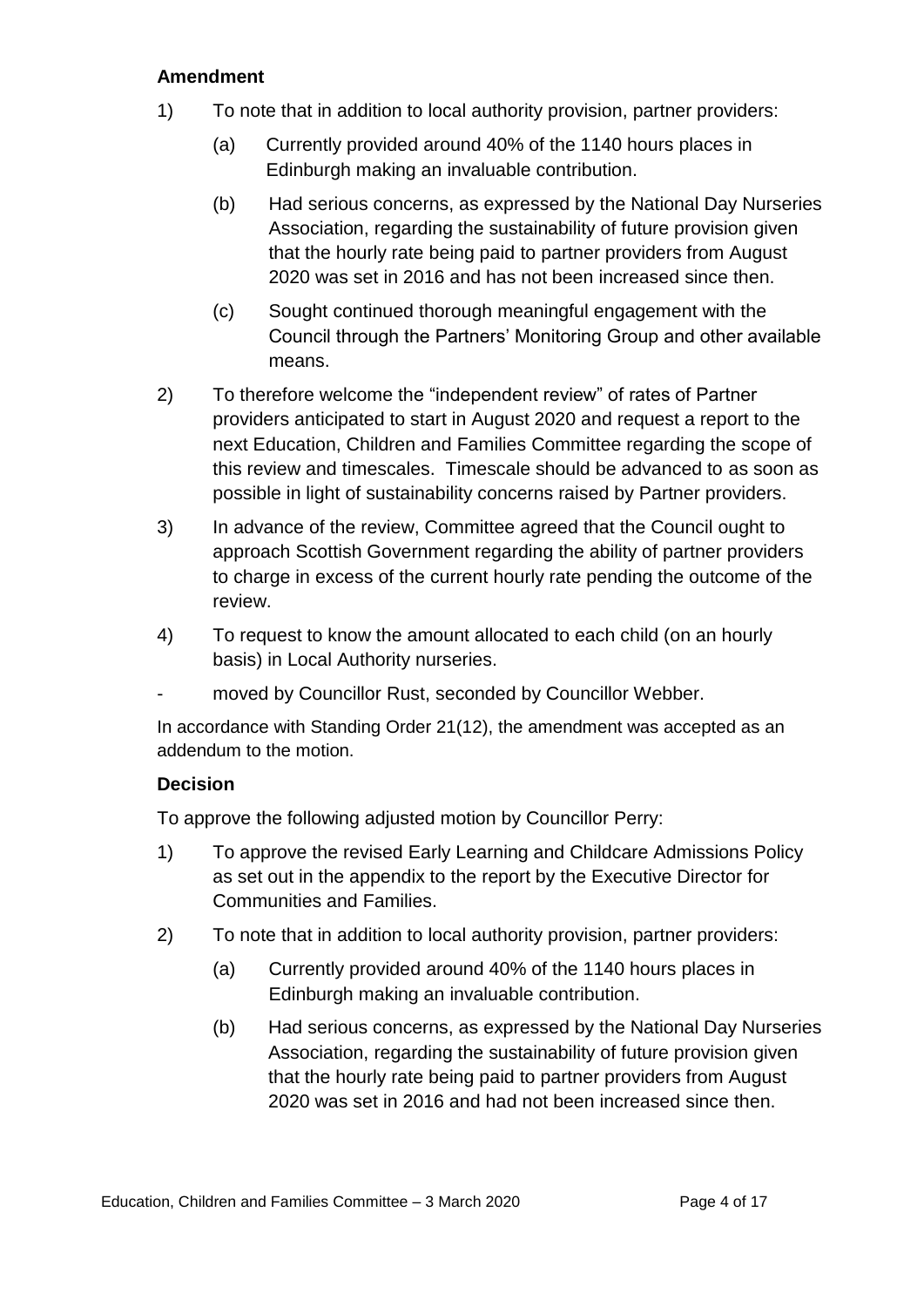- (c) Sought continued thorough meaningful engagement with the Council through the Partners' Monitoring Group and other available means.
- 3) To welcome the "independent review" of rates of Partner providers anticipated to start in August 2020 and request a report to the next Education, Children and Families Committee regarding the scope of this review and timescales. Timescale should be advanced to as soon as possible in light of sustainability concerns raised by Partner providers.
- 4) In advance of the review, to agree that the Council ought to approach the Scottish Government regarding the ability of partner providers to charge in excess of the current hourly rate pending the outcome of the review.
- 5) To request to know the amount allocated to each child (on an hourly basis) in Local Authority nurseries.

(References – Education, Children and Families Committee October 2019 (item 13); report by the Executive Director for Communities and Families, submitted).

## **4. 2020/2023 Communities and Families Grants to Third Parties Programme**

## **(a) Deputation - Joint Deputation from Multi Cultural Family Base, Sikh Sanjog and Intercultural Youth Scotland on behalf of BAME Children and Families in Edinburgh**

The deputation advised they provided support and helped young people to integrate who were not accessing mainstream organisations. Closing this organisation would be contrary to Council and EVOC recommendations.

The deputation stated that cutting funding would force choices to be made which could have adverse long-term consequences, perpetuate racial inequality, lead to mental health problems and prevent diversity.

Only 1% of the funding was allocated to ethnic minorities, but they made up 16% of the population. Additionally, there were significant barriers to minorities that prevented them from accessing mainstream services.

They asked why an Equalities Impact Assessment report was not available and what did it say about the impact on BAME children of closing services such as theirs.

### **(b) Joint Deputation from Goodtrees Neighbourhood Centre, Valley Park Community Centre, Gilmerton Community Centre and Gilmerton and Inch Community Council**

The deputation thought that the allocation of funding for was unfair as the north of the City received 79% and the south received 21%, where there was high levels of deprivation and violence.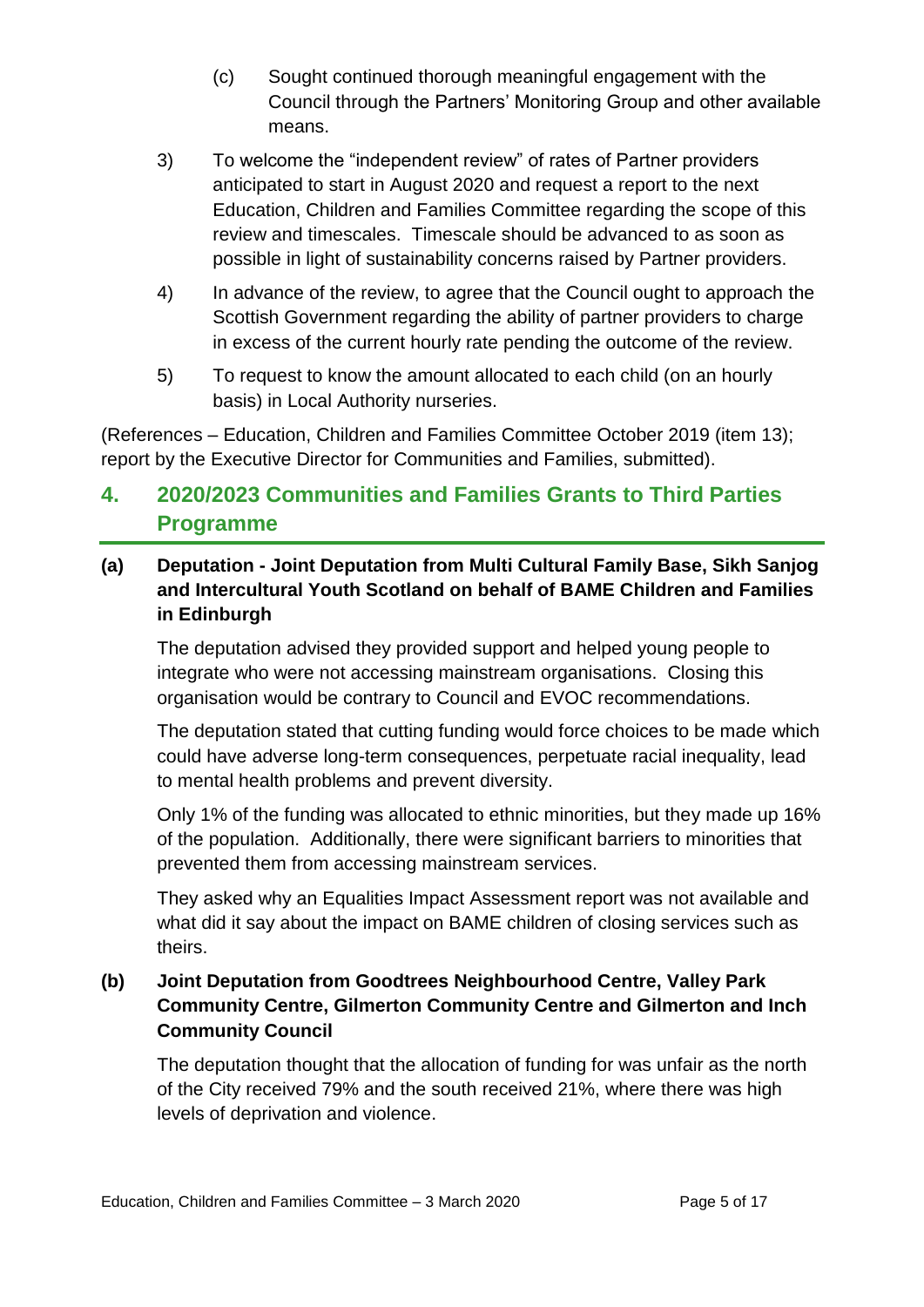If adequate funding was not provided, and the centre closed, young people would be on the streets and getting into trouble. The Centre at Goodtrees helped build confidence, therefore, all young people in need should have this opportunity.

It was unfair for young people because their community centre was not receiving funding. Goodtrees made some young people's move to Scotland much easier and provided learning and safety. Goodtrees helped young people in the Inch as there were high levels of violence in this area.

Councillor Lezley Marion Cameron indicated he full support for the project and that she was proud of the people in Goodtrees. It was necessary to provide adequate funding to all these worthy projects, as children deserved a safe place to learn and develop.

## **(c) Deputation – Stepping Stones, One Parent Families Scotland and Men in Childcare**

The deputation indicated that only 17% of the grants programme had been recommended for agencies working in early years. Losing this funding would mean closure, which would mean a loss of investment as once these services were lost, it would be difficult to get them going again. Moreover, some bodies had been recommended for two grants and this was unfair.

Not many organisations catered for single fathers, however, the lone fathers project helped to support them in caring for their children.

Without Stepping Stones, some young mothers would not have been able to cope. The project also provided vital support to parents with disabled children.

They asked that the Committee should defer the decision on grant funding, to get a more comprehensive fuller assessment of the impact it would have.

## **(d) Deputation – Space and Broomhouse Hub**

The deputation indicated that the southwest locality of Edinburgh had been badly affected by the proposed awards. Only 6.8% was being allocated to south west Edinburgh, even though there were very high levels of poverty and diversity. Over 50% of funding was allocated to city wide groups, but there were specific local issues to be addressed. They provided a range of services and worked extensively with young people, families and volunteers and would struggle to provide this service and raise more funding if there was a reduction in funding.

The deputation asked for there to be an impact assessment and external review to be involved against commission's findings. The assessment process was flawed and there should be further dialogue to ensure fairness.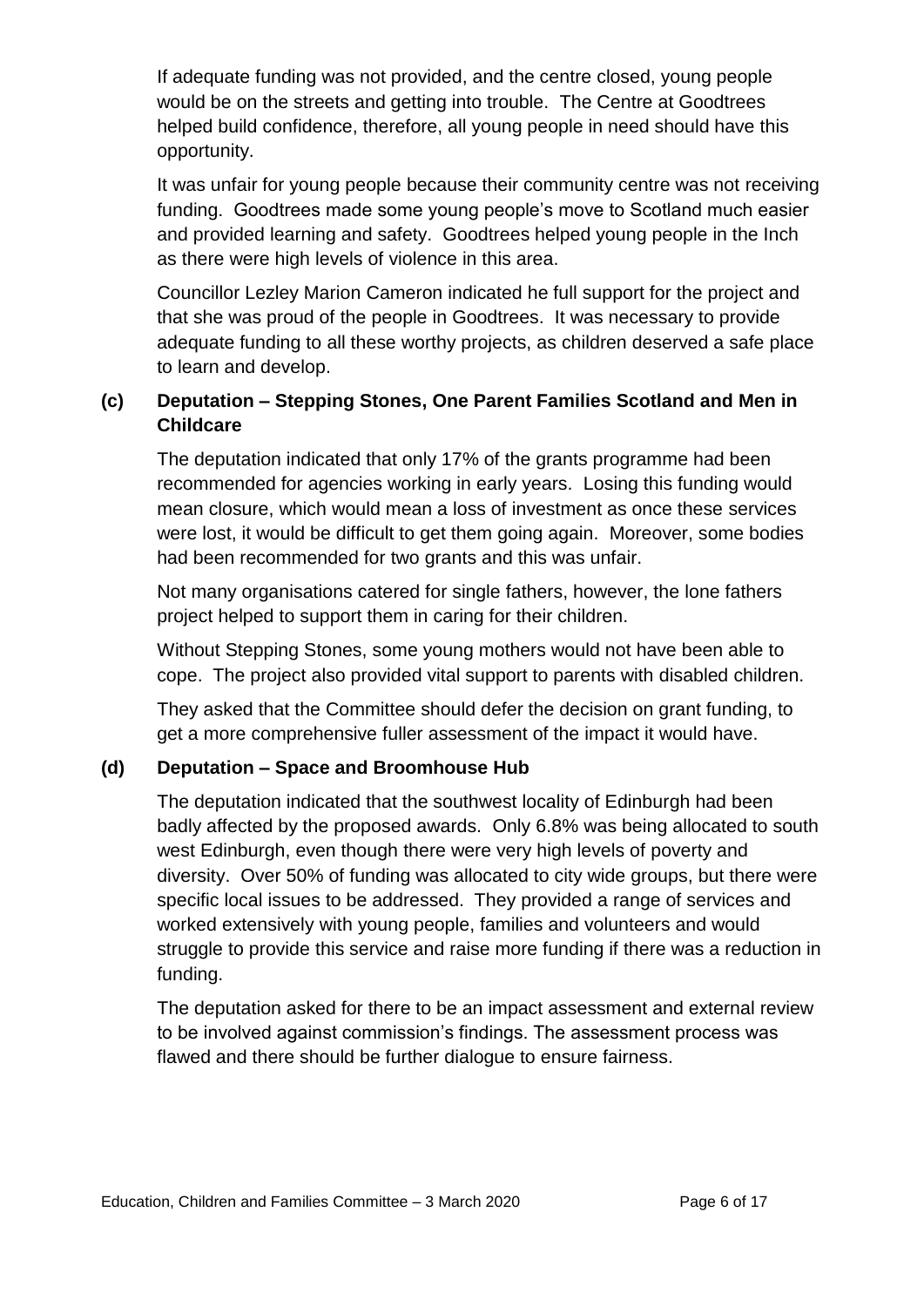### **(e) Deputation – Craigmillar Books for Babies and The Venchie**

The deputation were concerned about the lack of investment in Craigmillar which would have a negative long-term impact. There was insufficient emphasis on early years, which was crucial to a child's development. They needed at least a partial award in order to generate match funding. Craigmillar only met two of the five funding priorities and they were concerned about the message this gave to the community.

Venchie was a well-established project and provided a range of services such as a breakfast club, help with schools routes and holiday provision. 500 family homes were being built and services should not be cut. Cuts would mean removing services. It should be asked what was the Council's vision for an area that would soon be thriving.

Only 16% of funding went to this area. They helped with mental health, drugs and alcohol abuse. Children made positive connections when they come to their clubs. They had "stretched" existing funding and the crime rates had gone down. With the new housing and a lack of funding, this good work would be undone, and the Council would have wasted investment.

They welcomed the motion and would ask that consideration given to priorities, more emphasis put on early years, and that a short life working group be established.

#### **(f) Deputation - Kindred**

The deputation indicated that they supported families with complex needs including those with life limiting conditions, patients in the hospital for sick children and children with mental health problems. The project no longer had regular funding and it was necessary to ensure that the correct decisions were made, to ensure that children did not end up in crisis. Kindred had overcome financial difficulties before and would still support families, but it would be easier if they received adequate funding and could operate better if they could work with the statutory services.

#### **(g) Deputation – Pilmeny Youth Centre**

The deputation indicated that they were disappointed at not receiving funding, however, their priority was to keep the centre open. There were very high levels of deprivation and population density in this area. They provided good value for money in the delivery of services and should have met the criteria set by the Council. This was the first time they had been unsuccessful in securing funding and had received no feedback on the reasons for this.

They sought Council support in the transition period and would ask the Council to provide a resource to help them identify organisations to which they could apply for funding.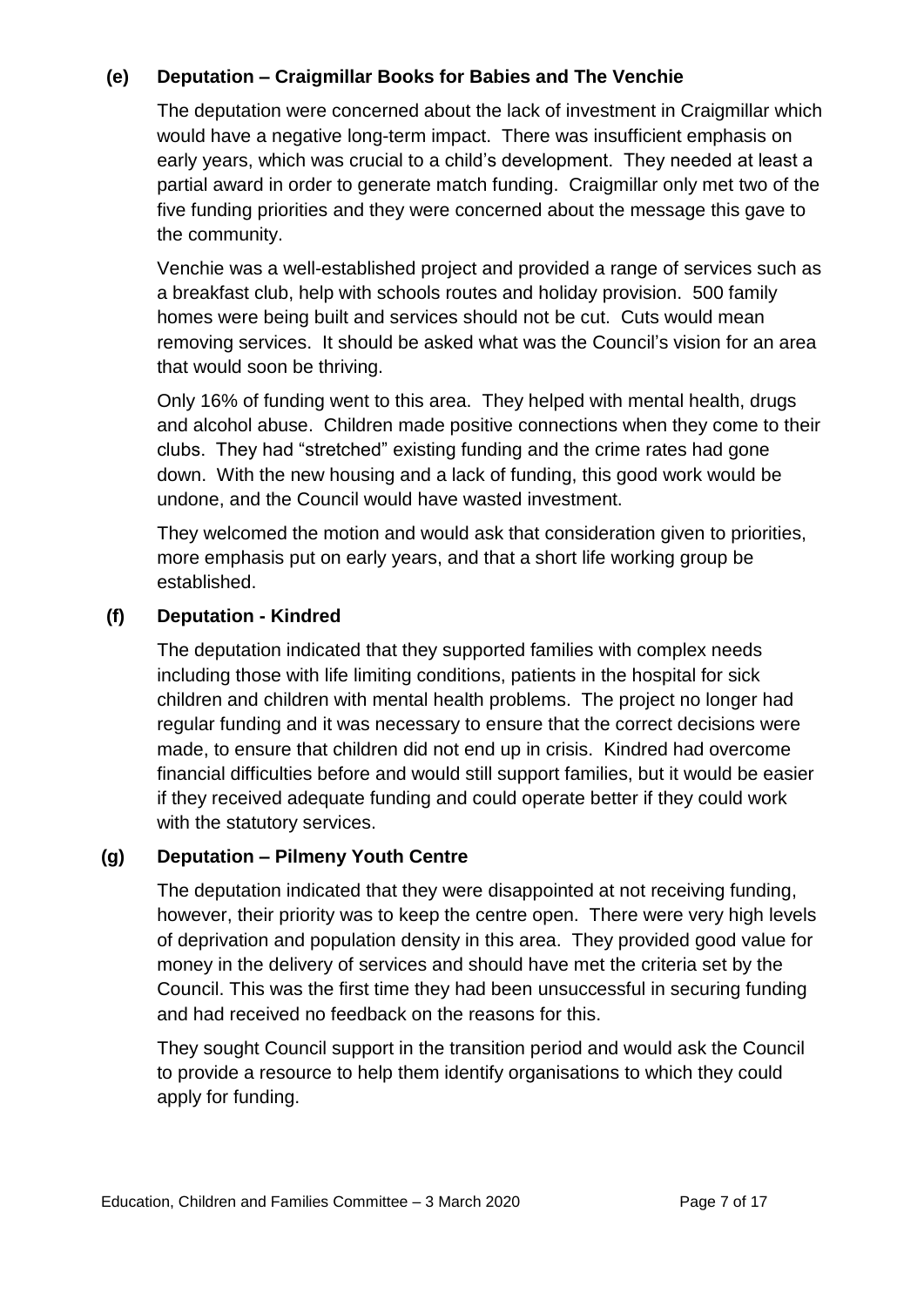## **(h) Deputation – Health Opportunities Team**

The deputation welcomed the motion by the Coalition and thought that the funding should be extended until a final decision was made. They were concerned about the lack of funding for the south of the city, which put at risk grant funded services, destroyed existing of trust and put young people put at risk. Additionally, they relied on Council funding to generate more funding. They were working with children with emotional and mental difficulties in an area of high deprivation.

The Risk Impact Report not been considered by the Committee. However, ending funding would negatively impact on many young people who had suicidal tendencies and were receiving therapy, and vulnerable women, who were given a safe haven in their drop-in centres. Their service was highly effective, however, small charities like this one found it hard to get funding.

They would like to share the effectiveness of their approach to providing services with other organisations.

They sought for a different type of assessment for funding be considered.

## **(i) Deputation – Home Start Edinburgh West and South West**

The Dedutation were aware that this was an oversubscribed fund and they welcomed the proposal to defer the decision on funding allocation. Their service was based upon early years provision. The funding cuts could mean a loss of services, the need to identify alternative provision for families, and the ability of their service to continue without core funding

## **(j) Report by the Executive Director for Communities and Families**

Details were provided of the background, how the new programme was delivered and the recommended awards under the new three-year grants programme.

#### **Motion**

To continue consideration of the report and:

- 1) To instruct the Executive Director for Communities and Families to provide the following information:
	- (a) A breakdown in the percentage of the funding going into areas of high deprivation.
	- (b) A mapping of the funding provision across the city.
	- (c) A breakdown in percentage of the vulnerable groups being funded.
	- (d) List unsuccessful applicants and a list of those previously in receipt of a grant.
	- (e) What other types of practical support could be offered to unsuccessful organisations and that consideration be given to where the Council could provide leverage funding to help these organisations applying for match funding.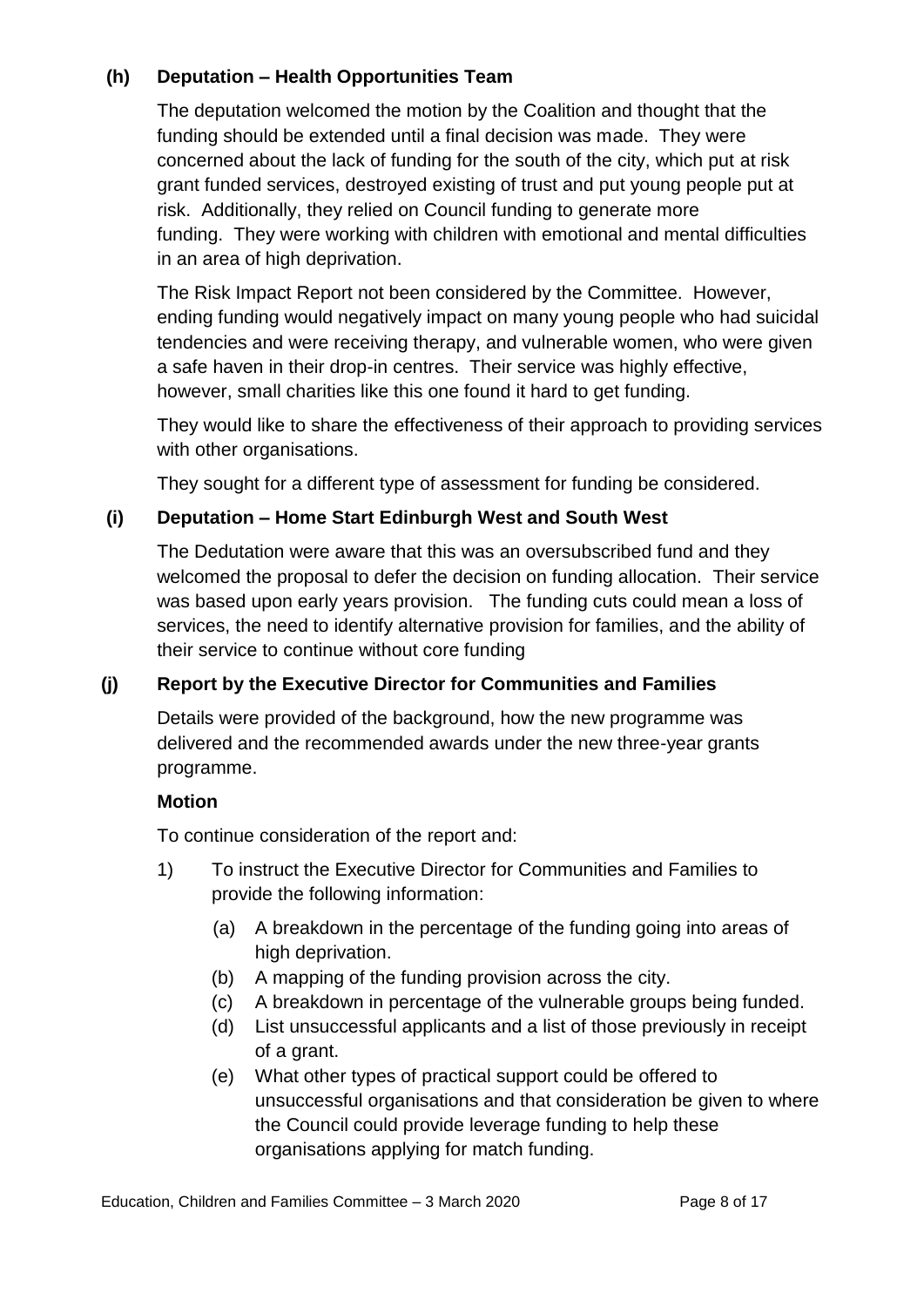- 2) To consider the possibility of requesting an independent organisation to review and validate the grants recommended in the appendix to the report. The review should address the following:
	- (a) If the criteria for allocating the grants outlined in the original report and restated in paragraph 4.3 of the report by the Executive Director of Communities and Families were applied.
	- (b) The process of deciding which organisations were to be funded was carried out in an impartial manner.
- 3) To agree to convene a short life working group to discuss the information requested above in paragraph 1 of the report and the findings of the review and report back to the Committee in one cycle.
- 4) To agree to extend the existing funding arrangements pending the decision of the Education, Children and Families Committee in May 2020.
- 5) To note with regret that the impact analysis had yet to be presented to Committee and to request that the full integrated impact analysis was provided to Committee ahead of any decisions being made on recommended awards and that this is widened to include information on the impact on those organisations not recommended for funding.
- 6) To agree that details of all unsuccessful organisations be provided to Committee members on a confidential basis together with information on which of these previously received funding.
- 7) To agree that feedback be provided to unsuccessful organisations setting out the reasons why they did not meet the required criteria.
- moved by Councillor Perry, seconded by Councillor Dickie.

#### **Decision**

To approve the motion.

(References – Education, Children and Families Committee 19 May 2015 (item 20); 06 October 2015 (item 27); 11 October 2016 (item 7); 13 December 2016 (item 9); 15 August 2017 (item 15); report by the Executive Director for Communities and Families, submitted).

#### **Declaration of Interest**

Councillor Bird declared a non-financial interest in the above item as she was a board member of Spartans Football Academy.

Councillor Dickie declared a non-financial interest in the above item as her husband was on the Board of Stepping Stones.

Councillor Key declared a non-financial interest in the above item as he was a member of Edinburgh Leisure, had a family member at The Yard and had attended the WHALE play space programme, and two other events.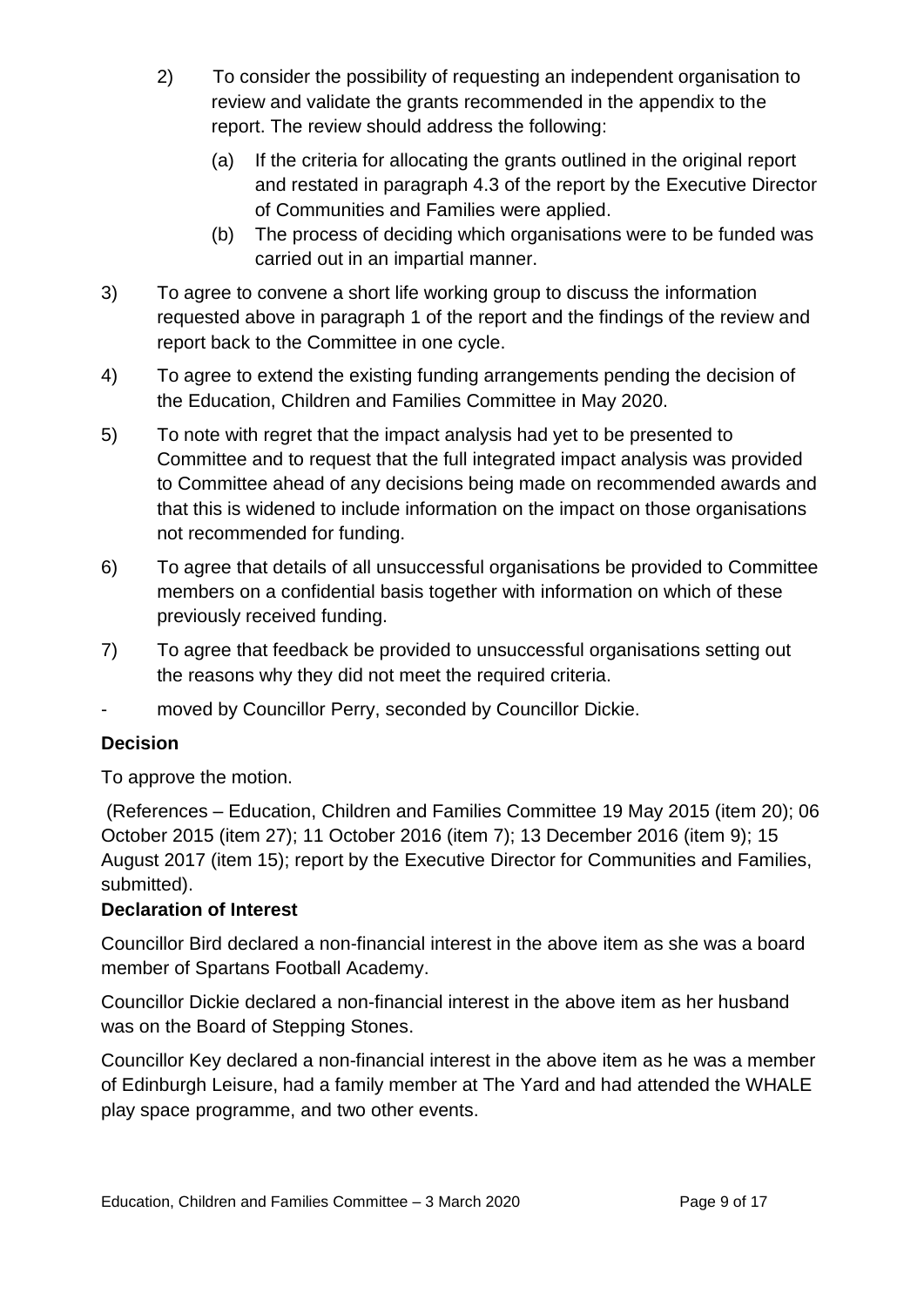## **5. School Roll Projections and Rising School Rolls**

#### **(a) Deputation – Educational Institute of Scotland**

The deputation addressed the proposed cuts to the schools' budget and raised the following issues:

- There was pressure of rising school rolls.
- The sickness absence budget would be affected.
- Senior teachers would have to cover classes, which would stop them doing other important work.
- It might be necessary to cut some courses.
- Some schools could use some funding to poverty proof this, however, it would not be possible to mitigate these cuts
- There would be cuts to nursery school teachers.
- There were concerns about the long-term impact of introducing this in a short period of time.
- There were fears for applicants to primary school posts.
- There was a need to have a strong relationship with children.
- Quality improvement cuts meant there was now less management support.
- Engaging with issues such as closing the poverty attainment qap and tackling bullying would have to stop if the cuts went ahead.
- If these cuts went ahead, the children of this city would suffer.

They would ask if the EIS and the Council could work together to get these cuts mitigated and how could the EIS convince the Council not to make these cuts. (see item 13).

#### **(b) Report by the Executive Director for Communities and Families**

An update was provided on the progress made in taking forward the actions and implications arising from the publication of School Roll Projections in December 2019. The actions included investigation of schools with projections showing significant accommodation pressures.

Investigation of the figures for Buckstone and Boroughmuir identified an anomaly that caused both school's projections to be overstated. Revised projections that make adjustments to counter this anomaly were included as Appendices 1 and 2 of the report by the Executive Director for Communities and Families.

#### **Motion**

- 1) To note the report.
- 2) To agree that the Council website would be updated with the projections included in the appendices.
- moved by Councillor Perry, seconded by Councillor Dickie.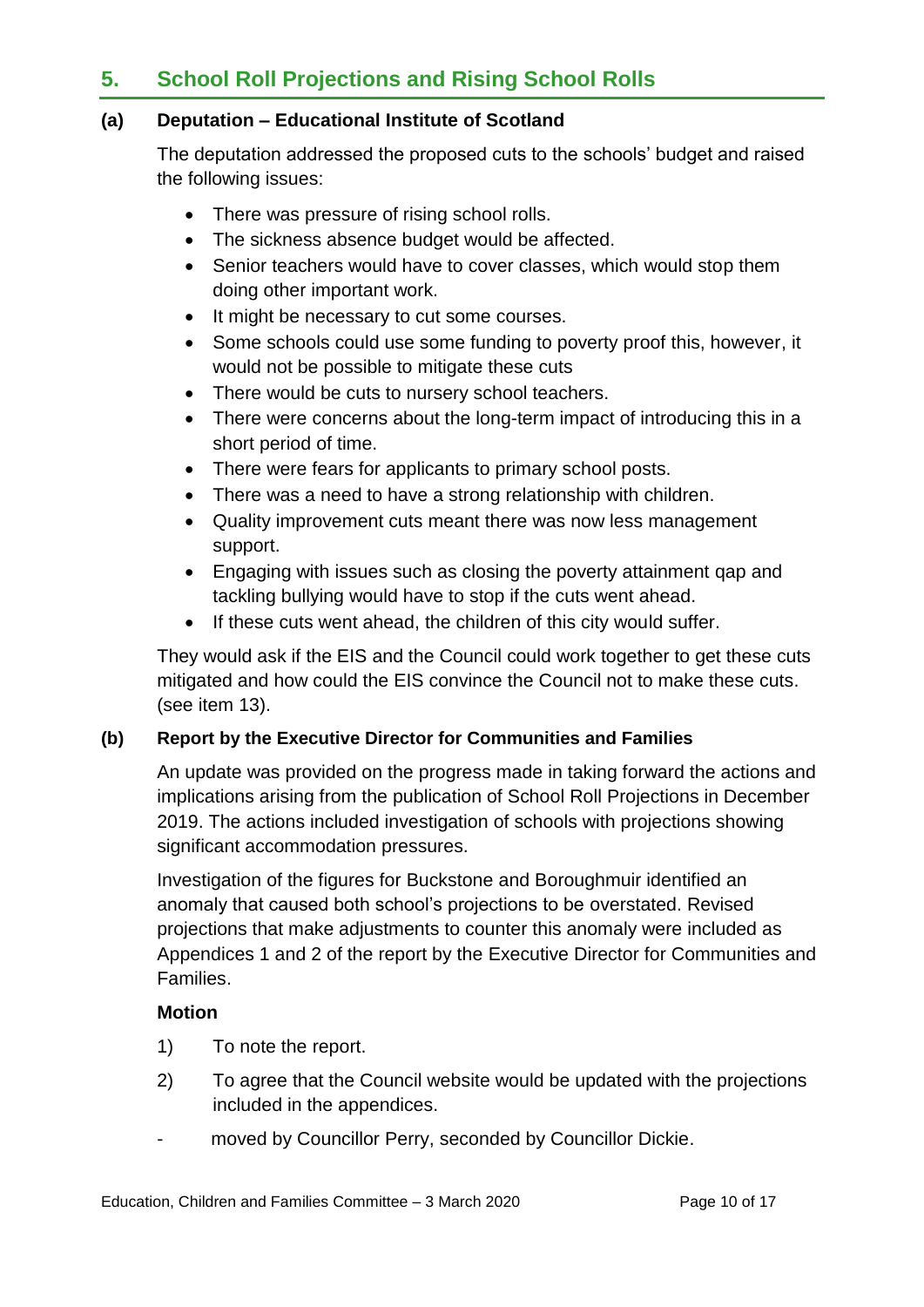#### **Amendment**

- 1) To request that outcomes of initial Working Group meetings at Gracemount, Firrhill and Craigroyston High Schools would be provided to members at the next Education, Children and Families Committee.
- 2) To note the re-provision of the community centre to accommodate the future rising roles at Ratho Primary School had been unable to gain support locally as a solution. Alternatives should be fully scoped out, presented to the community and brought to the Committee to consider.
- moved by Councillor Rust, seconded by Councillor Webber.

In accordance with Standing Order 21(12), the amendment was accepted as an addendum to the motion.

#### **Decision**

To approve the following adjusted motion by Councillor Perry:

- 1) To note the report.
- 2) To agree that the Council website would be updated with the projections included in the appendices.
- 3) To request that the outcomes of initial Working Group meetings at Gracemount, Firrhill and Craigroyston High Schools would be provided to members at the next sitting of the Education, Children and Families Committee.
- 4) To note the re-provision of the community centre to accommodate the future rising roles at Ratho Primary School had been unable to gain support locally as a solution. Alternatives should be fully scoped out, presented to the community and brought to the Committee to consider.

(Reference – Education, Children and Families Committee 11 December 2018 (item 12) and 21 May 2019 (item 7); report by the Executive Director for Communities and Families, submitted)

#### **Declaration of Interest**

Alex Ramage declared a non-financial interest in the above item as his son attended Liberton High School.

Councillor Key declared a non-financial interest in the above item as he had two children at Bruntsfield Primary School.

#### **6. Minutes**

#### **Decision**

To approve the minute of the Education, Children and Families Committee of 10 December 2019 as a correct record.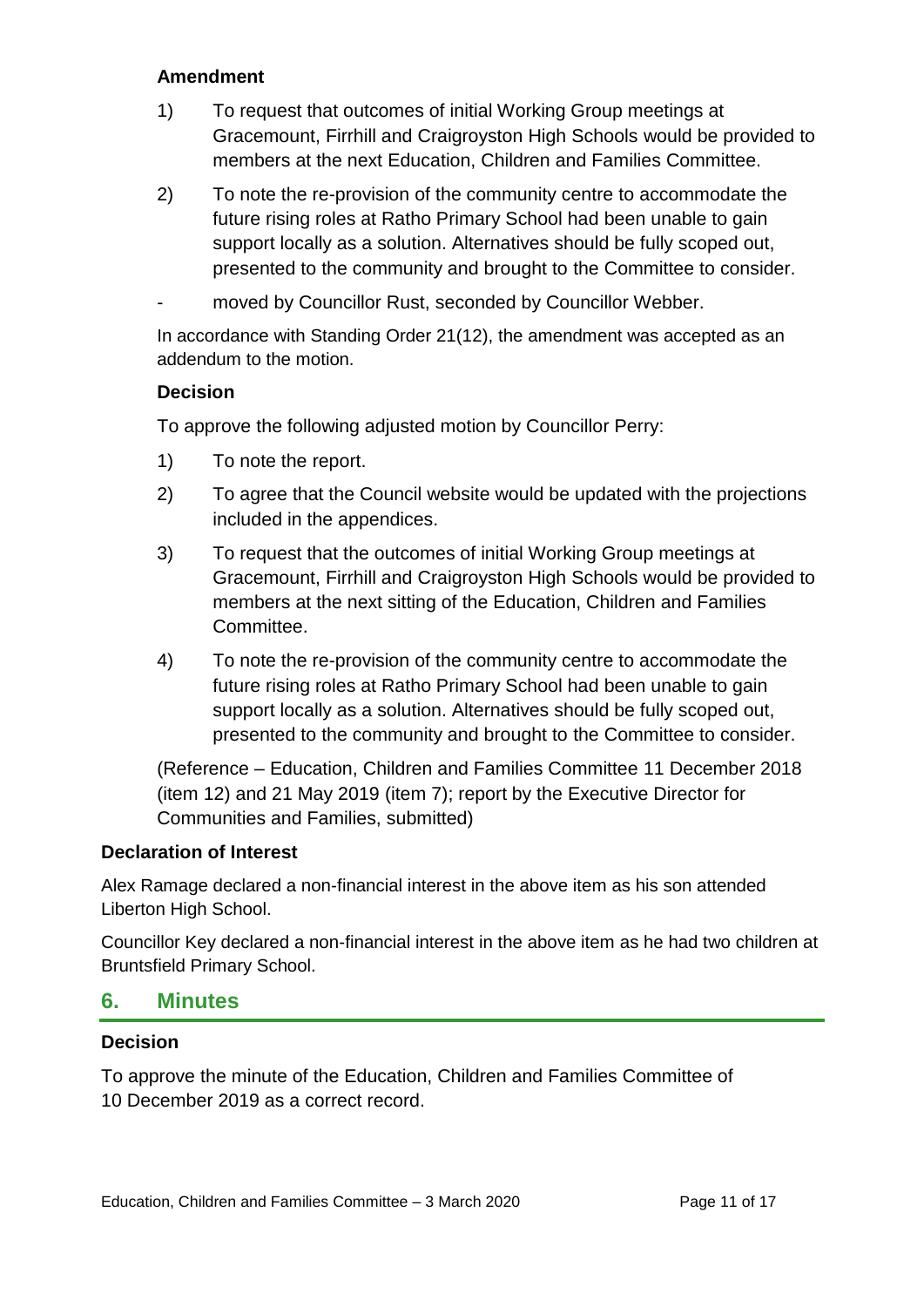## **7. Work Programme**

The Committee's work programme updated to March 2020 was presented.

#### **Decision**

To note the work programme.

(Reference – Work Programme 3 March 2020, submitted)

## **8. Rolling Actions Log**

The Rolling Actions Log for March 2020 was presented.

#### **Decision**

- 1) To close the following actions:
	- Action 1 Communities and Families Policy and Guidance on Sponsorship.
	- Action 6 Towerbank Primary School On Site Cooking of Meals. (decision 2)
	- Action 13 Update on South East Improvement Collaborative.
	- Action 15 Primary and Special Schools Letting Update.
	- Action 17 Promoting Children's Rights, Equalities and Inclusion in Schools and Services.
	- Action 18 Motion by Councillor Laidlaw Adjustment of Christmas Holiday 2020/21 School Year.
	- Action 19 What Kind of Edinburgh? Outcomes and Next Steps
	- Action 25 Edinburgh Learns: Equity Actions to Improve Outcomes for Children in Poverty.
	- Action 28 Motion by Councillor Laidlaw Subject Choice in Schools
	- Action 31 Revenue Monitoring 2019/20
	- Action 33 Primary and Special School Update Impact of Asset Management Works Programme on Summer Holiday Bookings
	- Action 35 Preventing and Responding to Bullying and Prejudice Amongst Children and Young People.
	- Action 38 Edinburgh Learns Pathway Framework.
	- Action 39 Breakfast Clubs: St Francis RC Niddrie Mill and Ferryhill Primary Schools.
- 2) To update the rolling actions log to reflect the decisions taken at this meeting.
- 3) To otherwise note the remaining outstanding actions.

(Reference – Rolling Actions Log – 3 March 2020, submitted)

## **9. Business Bulletin**

The Business Bulletin for March 2020 was presented.

#### **Decision**

To note the Business Bulletin.

(Reference – Business Bulletin, submitted)

Education, Children and Families Committee – 3 March 2020 Page 12 of 17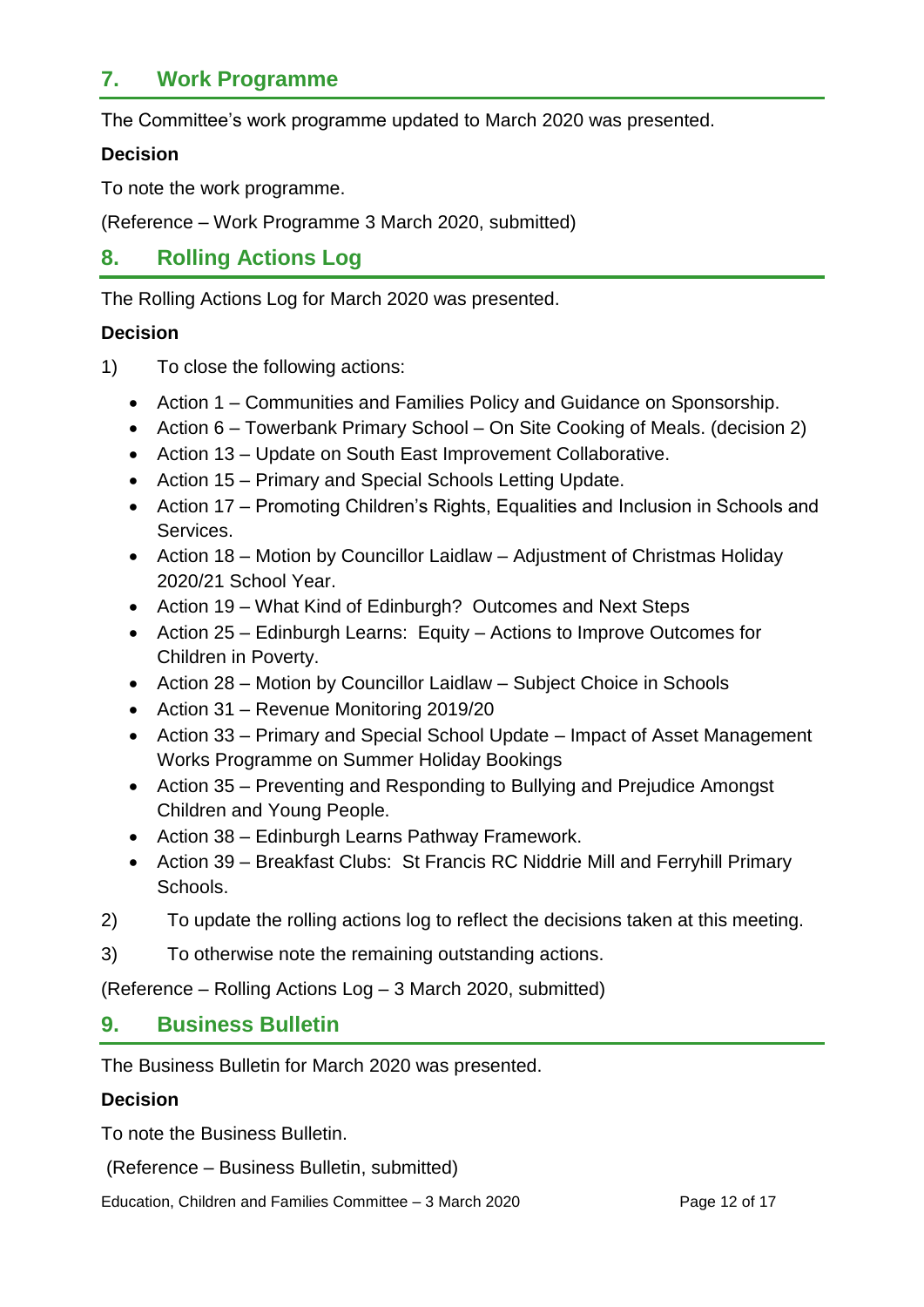## **10. Wester Hailes Education Centre Working Group – Verbal Update**

The Senior Manager (Estates and Operational Support) provided a verbal update on the Wester Hailes Education Centre Working Group.

The Working Group had received a presentation from a design consultant who had been appointed to look at different branding and various logo options for the Wester Hailes Education Centre. The school would decide which logo they wanted. In respect of the accommodation work to the sports and community block, this would be procured in various phases. The tender of the first phase would go out soon and would include the provision of a 3G pitch and some internal work to the toilets and offices. The next phase would be tendered later in the year, providing there was funding, then the rest of the refurbishment of the sports facility would begin early in 2021.

#### **Decision**

To note the update.

(References – Education, Children and Families Committee 10 December 2019 (item  $12$ ;

## **11. Edinburgh Community Learning and Development Partnership Plan 2018-2021**

It was reported that the Community Learning and Development Partnership (CLDP) produced an Edinburgh CLD plan for 2018-2021. The CLDP was accountable to the Edinburgh Partnership for delivery of the plan and had updated the Edinburgh Partnership meeting on 18 December 2019 on progress.

Information was provided on the next steps for the work of the CLDP.

#### **Decision**

To note the progress on the Edinburgh Community Learning and Development Plan 2018 - 2021 and that the Committee would receive annual updates on progress.

(References – Education, Children and Families Committee 14 August 2018 (item 15); report by the Executive Director for Communities and Families, submitted).

## **12. Report to Petition: Review Changes to English as an Additional Language for Dalry Primary School**

The Council had a statutory responsibility to make provision for learners who had English as an Additional Language under the Education (Additional Support for Learning) (Scotland) Act (2004 and amended 2009).

The report by the Executive Director for Communities and Families provided an overview of this strategic approach and addressed concerns raised by the parents of Dalry Primary School about the implementation of this approach in their school.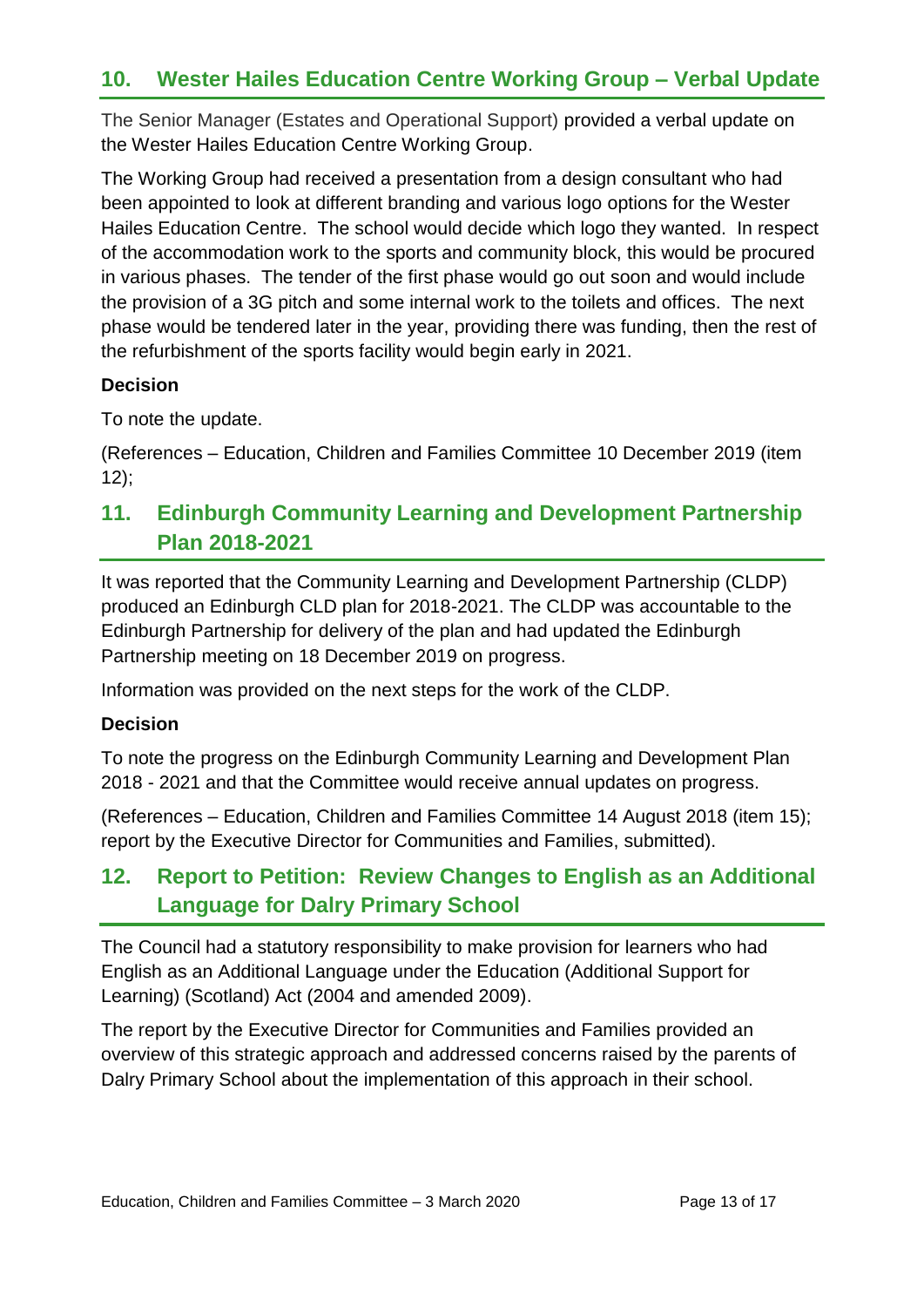## **Decision**

- 1) To note the ongoing work to develop a sustainable, equitable and capacitybuilding approach to provision for English as an Additional Language learners across all schools.
- 2) To note the ongoing work and additional resources to support Dalry Primary School to engage with this approach.
- 3) To agree to the next steps proposed at section 5 of the report.
- 4) To agree that a report was presented in March 2021 to allow sufficient time for the impact of the proposed actions at section 5 to be evaluated.

(References – Education, Children and Families Committee 10 December 2019 (item 2); report by the Executive Director for Communities and Families submitted).

## **13. Promoting Equality**

#### **(a) Deputation – Edinburgh Interfaith Association**

The deputation were promoting equality and their association represented many different faith groups. They outlined the following issues:

- There was extensive bullying based on religion.
- High levels of islamophobia had been previously reported.
- A task group had been set up
- Sikhs were also the subject of islamophobia,
- There was a rise in anti-Semitism.
- They had the first "hate crime" resource which dealt with all prejudice and was being used extensively across Scotland.
- The use of speakers into schools helped to dispel prejudice.
- The school visits helped bring down barriers.
- They were looking at another project partners in faith.
- Some speakers of Jewish faith were going into schools.
- It was necessary to get young people involved.
- There should be discussions with the Interfaith Association.
- More resources were required to address all bullying.

These programs had to go into schools and encourage respect and for young people to adopt a zero-tolerance approach.

(The Educational Institute of Scotland also spoke as part of a deputation in relation to this item – see item 5).

#### **(b) Report by the Executive Director for Communities and Families**

It was reported that all education establishments and services recognised their legal requirement to eliminate unlawful discrimination, harassment and victimisation, advance equality of opportunity between people who shared a protected characteristic and foster good relations between people who shared a protected characteristic and those who did not.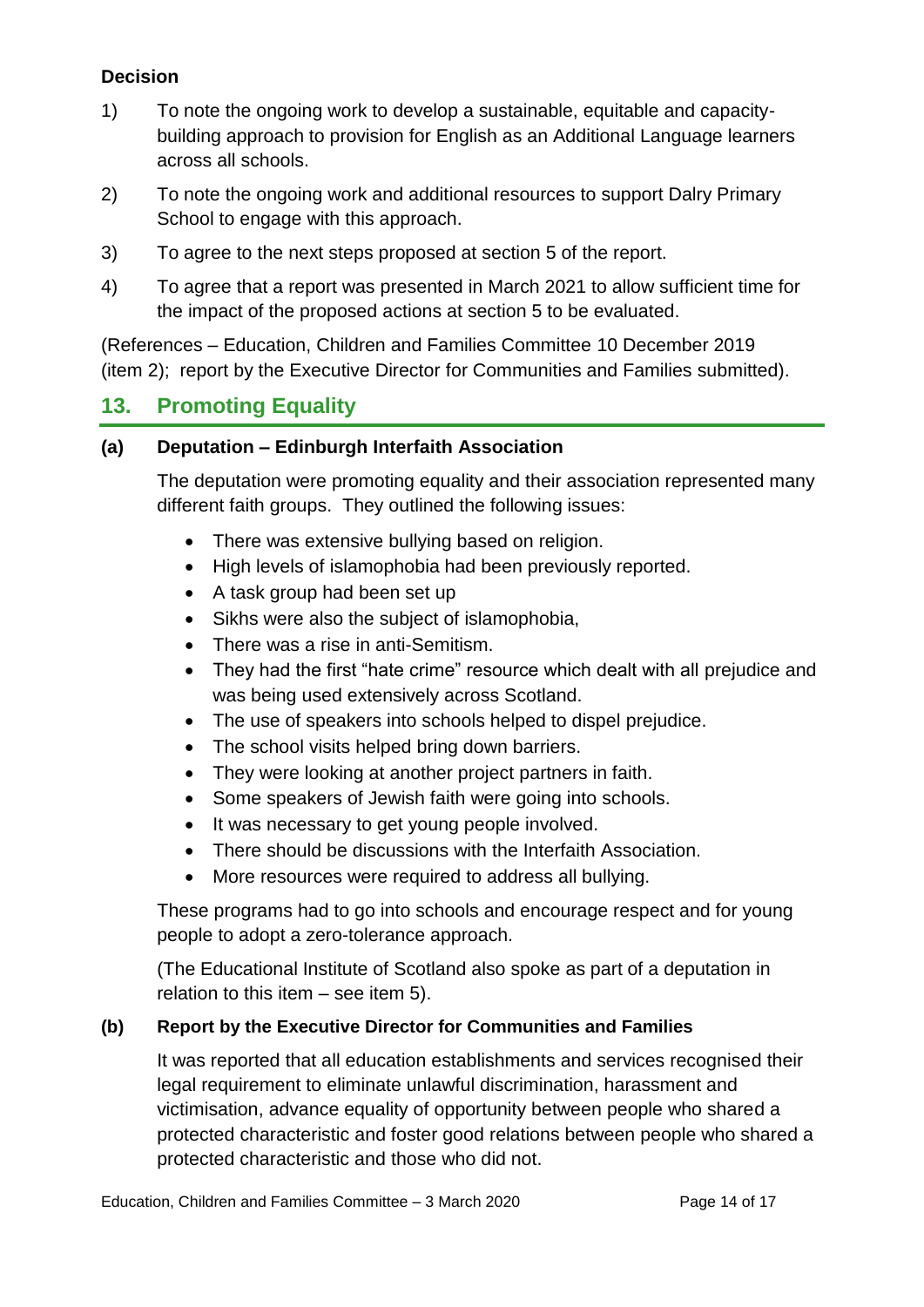#### **Motion**

- 1) To note the progress and work underway to promote Equality across City of Edinburgh schools, in all aspects of education systems, procedures and practices.
- 2) To agree the next steps proposed in section 5 of the report by the Executive Director for Communities and Families.
- 3) To agree that a further report be presented in March 2021 to provide sufficient time for the impact of proposed actions at section 5 to be evaluated, with interim updates in Business Bulletins.
- moved by Councillor Perry, seconded by Councillor Dickie.

### **Amendment**

To delete action 2 and replace with: "To agree the next steps proposed in item 5 of the report by the Executive Director for Communities and Families and report back to the next Education, Children and Families Committee on the status and outcomes of the items agreed.

moved by Councillor Laidlaw, seconded by Councillor Rust.

In accordance with Standing Order 21(12), the amendment was accepted as an addendum to the motion.

### **Decision**

To approve the following adjusted motion by Councillor Perry:

- 1) To note the progress and work underway to promote Equality across City of Edinburgh schools, in all aspects of education systems, procedures and practices.
- 2) To agrees the next steps proposed in section 5 of the report by the Executive Director for Communities and Families and report back to the next Education, Children and Families Committee on the status and outcomes of the items agreed.
- 3) To agree that a further report be presented in March 2021 to provide sufficient time for the impact of proposed actions at section 5 to be evaluated, with interim updates in Business Bulletins.
- 4) To provide an appendix in the report back in March 2021 setting out the key asks of the organisations linked to each protected characteristic.

(References – Education, Children and Families Committee 8 October 2019 (item 1); report by the Executive Director for Communities and Families, submitted).

#### **Declaration of Interest**

Rabbi Rose declared a non–financial interest in the above item as he was Honorary Vice-President of Edinburgh Interfaith Association.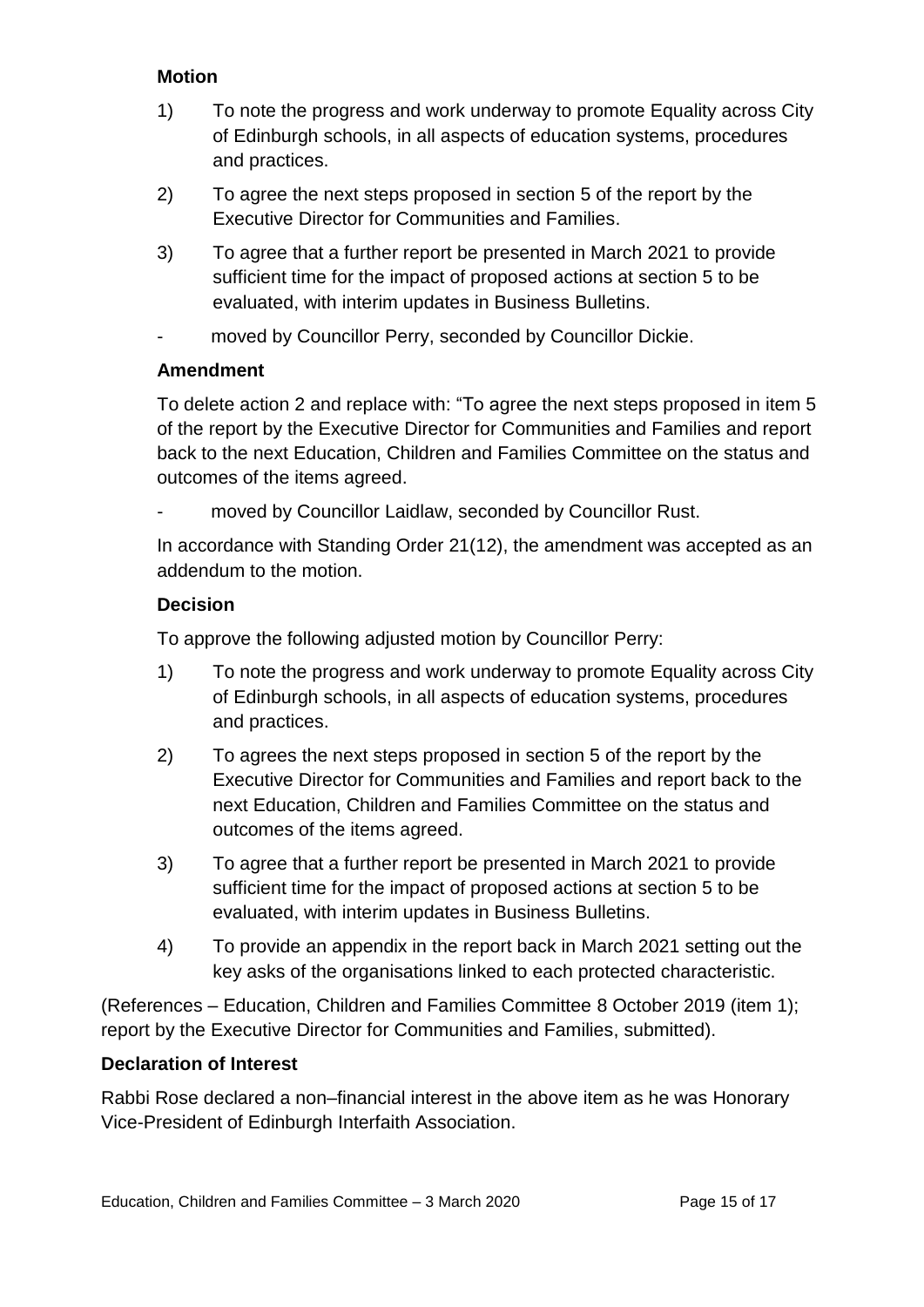## **14. Community Access to Schools – Update Report**

An update was provided on consultation carried out on the transfer of further areas of community access responsibility to Edinburgh Leisure. Details were given of recommendations to progress the transfer.

#### **Decision**

- 1) To approve the transfer of management of secondary school non-sport lets and primary school lets to Edinburgh Leisure in principle.
- 2) To delegate responsibility to officers to negotiate the detail of the transfer including transfer dates with Edinburgh Leisure.
- 3) To request a report back to the Committee in August providing information on the proposals agreed with the Edinburgh Leisure Board on the transfer of additional community access functions prior to their implementation; the report to also include information on access arrangements to schools for parent councils.

(References – Education, Children and Families Committee 16 August 2019 (item 14); report by the Executive Director for Communities and Families, submitted)

## **15. Renewal of NHS Service Level Agreements**

Approval was sought for the following recommendations on funding for NHS services:

- 1) The award of three years funding to the total value of £300,000 (£100,000 per annum) for NHS services supporting enhanced integrated support for children and young people with additional support needs.
- 2) The extension of one-year funding arrangements to the value of £170,000 for NHS services supporting enhanced integrated support for children and young people in Additional Support for Learning (ASL) provisions and Throughcare and Aftercare (TCAC) services.
- 3) The extension of three months funding arrangements to the value of £330,000 for NHS CAMHS Services and delivery of Occupational Therapy and Speech and Language Therapy in mainstream and special schools' provisions.

To note that the total value of the agreed funding arrangements amounted to £790,000.

#### **Decision**

To approve the extension of Service Level Agreement contracts for children's services with the NHS, to the value of £790,000, listed at Appendix 1 of the report by the Executive Director for Communities and Families from 1 April 2020, for the periods detailed in the Appendix, subject to agreement by the Finance and Resources Committee.

(Reference – report by the Executive Director for Communities and Families, submitted)